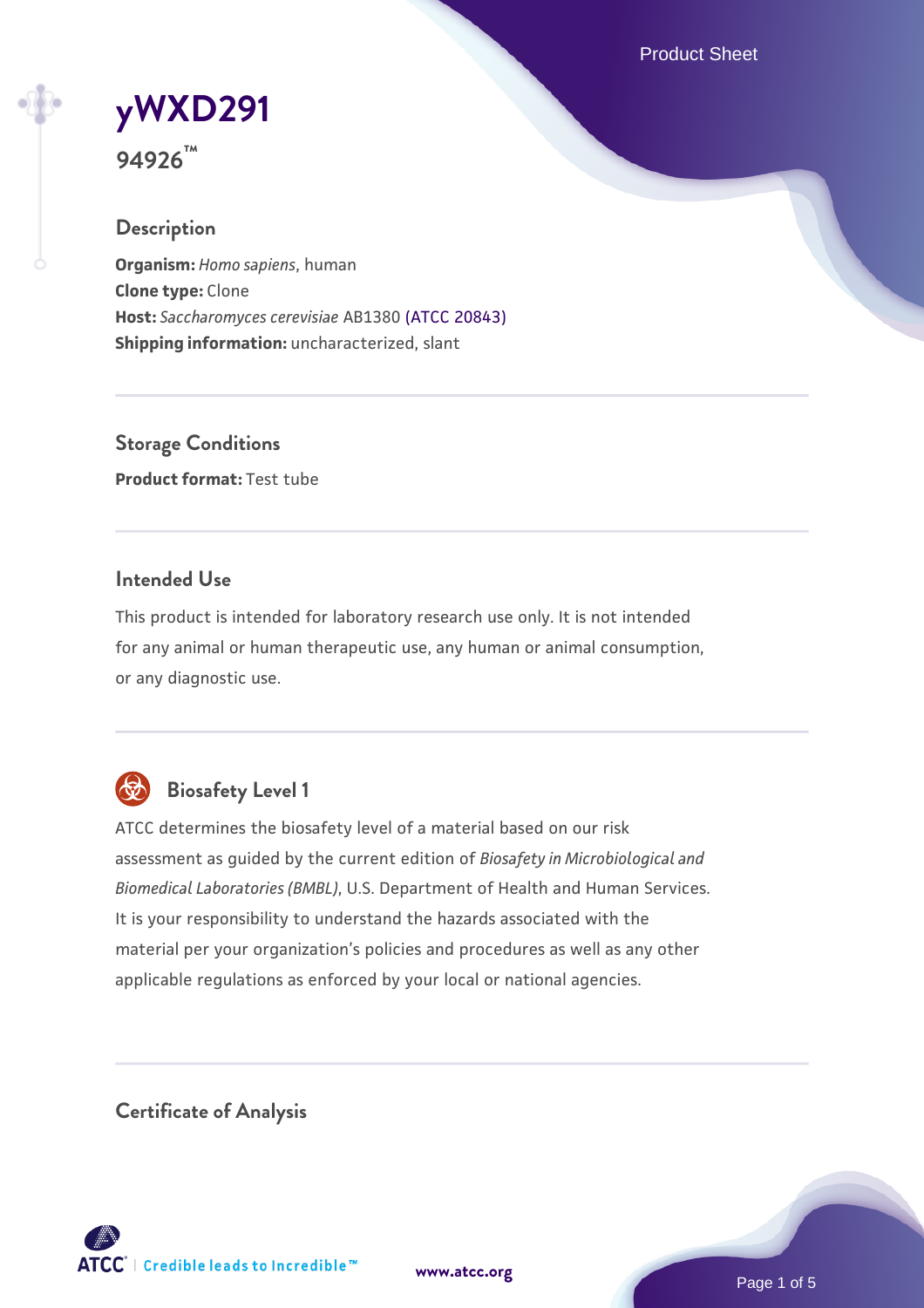

For batch-specific test results, refer to the applicable certificate of analysis that can be found at www.atcc.org.

#### **Insert Information**

**Type of DNA:** genomic **Genome:** Homo sapiens **Chromosome:** X X q24-q28 **Gene name:** DNA Segment, single copy **Gene product:** DNA Segment, single copy [DXS1914] **Gene symbol:** DXS1914 **Contains complete coding sequence:** Unknown **Insert end: Tagl** 

#### **Vector Information**

**Construct size (kb):** 600.0 **Intact vector size:** 11.700 **Vector name:** pYAC-RC **Type of vector:** YAC **Construction:** pYAC3, polylinker **Host range:** *Saccharomyces cerevisiae*; *Escherichia coli* **Centromere:** CEN4 **Cloning sites:** NotI; SacII; SalI; mLuI; ClaI; SnaBI; SmaI **Markers:** SUP4; HIS3; ampR; URA3; TRP1 Polylinker sites: Notl; SacII; SalI; mLuI; ClaI; SnaBI; SmaI **Promoters:** none **Replicon:** pMB1; ARS1

## **Growth Conditions**

**Medium:** 



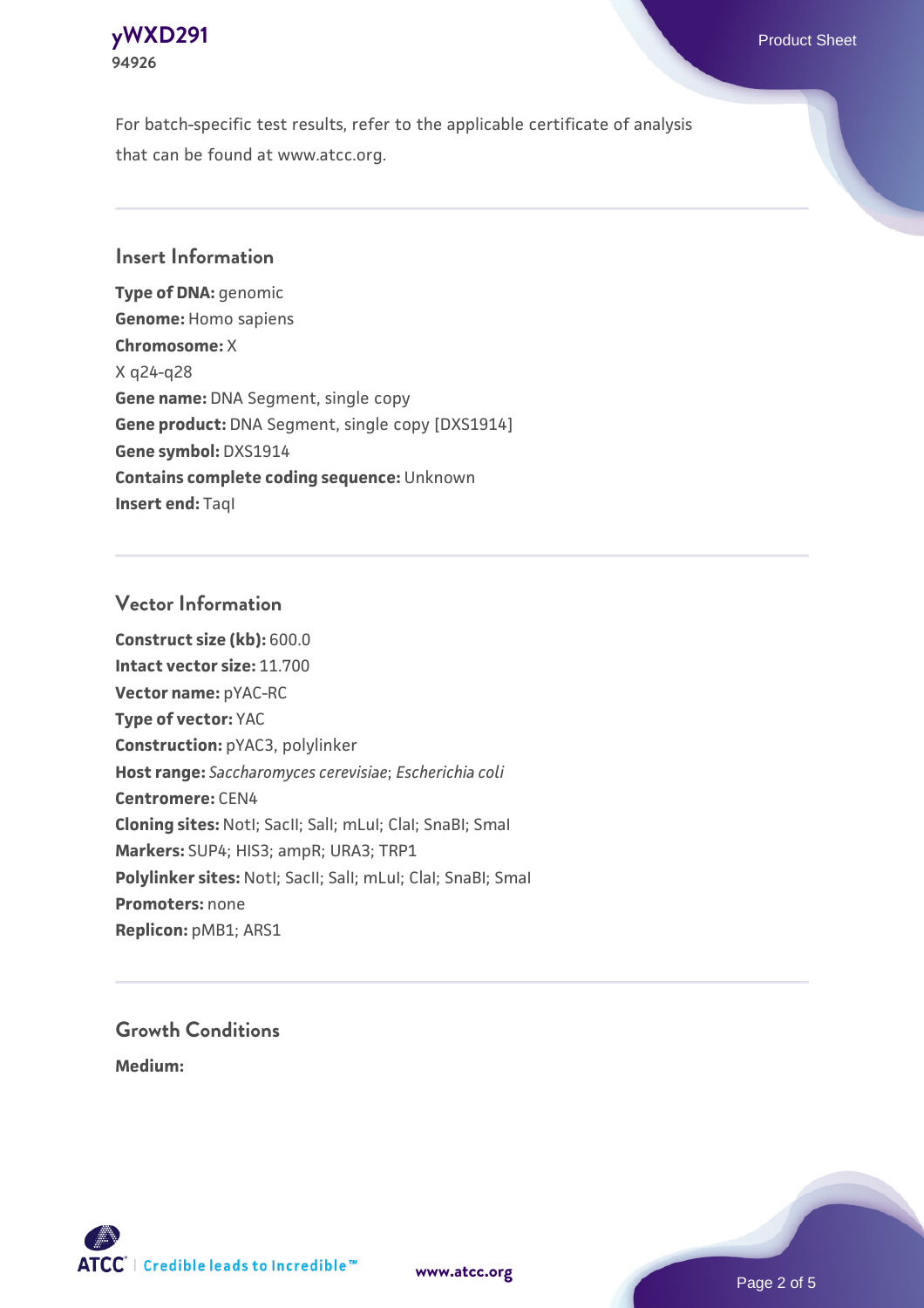**[yWXD291](https://www.atcc.org/products/94926)** Product Sheet **94926**

[ATCC Medium 1245: YEPD](https://www.atcc.org/-/media/product-assets/documents/microbial-media-formulations/1/2/4/5/atcc-medium-1245.pdf?rev=705ca55d1b6f490a808a965d5c072196) **Temperature:** 30°C

#### **Notes**

More information may be available from ATCC (http://www.atcc.org or 703- 365-2620).

#### **Material Citation**

If use of this material results in a scientific publication, please cite the material in the following manner: yWXD291 (ATCC 94926)

#### **References**

References and other information relating to this material are available at www.atcc.org.

#### **Warranty**

The product is provided 'AS IS' and the viability of ATCC® products is warranted for 30 days from the date of shipment, provided that the customer has stored and handled the product according to the information included on the product information sheet, website, and Certificate of Analysis. For living cultures, ATCC lists the media formulation and reagents that have been found to be effective for the product. While other unspecified media and reagents may also produce satisfactory results, a change in the ATCC and/or depositor-recommended protocols may affect the recovery, growth, and/or function of the product. If an alternative medium formulation or reagent is used, the ATCC warranty for viability is no longer



**[www.atcc.org](http://www.atcc.org)**

Page 3 of 5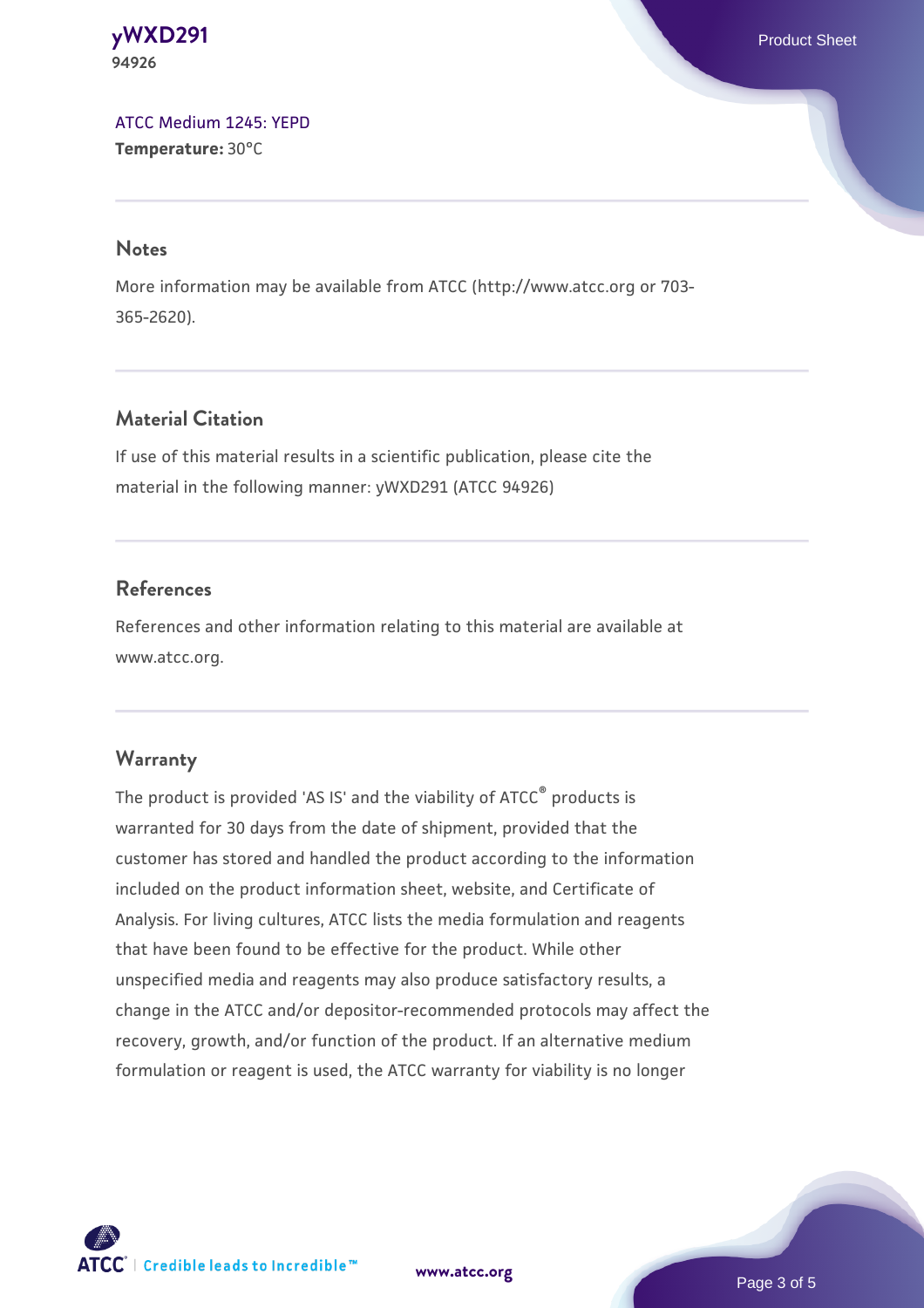

valid. Except as expressly set forth herein, no other warranties of any kind are provided, express or implied, including, but not limited to, any implied warranties of merchantability, fitness for a particular purpose, manufacture according to cGMP standards, typicality, safety, accuracy, and/or noninfringement.

#### **Disclaimers**

This product is intended for laboratory research use only. It is not intended for any animal or human therapeutic use, any human or animal consumption, or any diagnostic use. Any proposed commercial use is prohibited without a license from ATCC.

While ATCC uses reasonable efforts to include accurate and up-to-date information on this product sheet, ATCC makes no warranties or representations as to its accuracy. Citations from scientific literature and patents are provided for informational purposes only. ATCC does not warrant that such information has been confirmed to be accurate or complete and the customer bears the sole responsibility of confirming the accuracy and completeness of any such information.

This product is sent on the condition that the customer is responsible for and assumes all risk and responsibility in connection with the receipt, handling, storage, disposal, and use of the ATCC product including without limitation taking all appropriate safety and handling precautions to minimize health or environmental risk. As a condition of receiving the material, the customer agrees that any activity undertaken with the ATCC product and any progeny or modifications will be conducted in compliance with all applicable laws, regulations, and guidelines. This product is provided 'AS IS' with no representations or warranties whatsoever except as expressly set forth herein and in no event shall ATCC, its parents, subsidiaries, directors, officers, agents, employees, assigns, successors, and affiliates be liable for indirect, special, incidental, or consequential damages of any kind in connection with or arising out of the customer's use of the product. While reasonable effort is made to ensure authenticity and reliability of materials on deposit, ATCC is not liable for damages arising from the misidentification or



**[www.atcc.org](http://www.atcc.org)**

Page 4 of 5